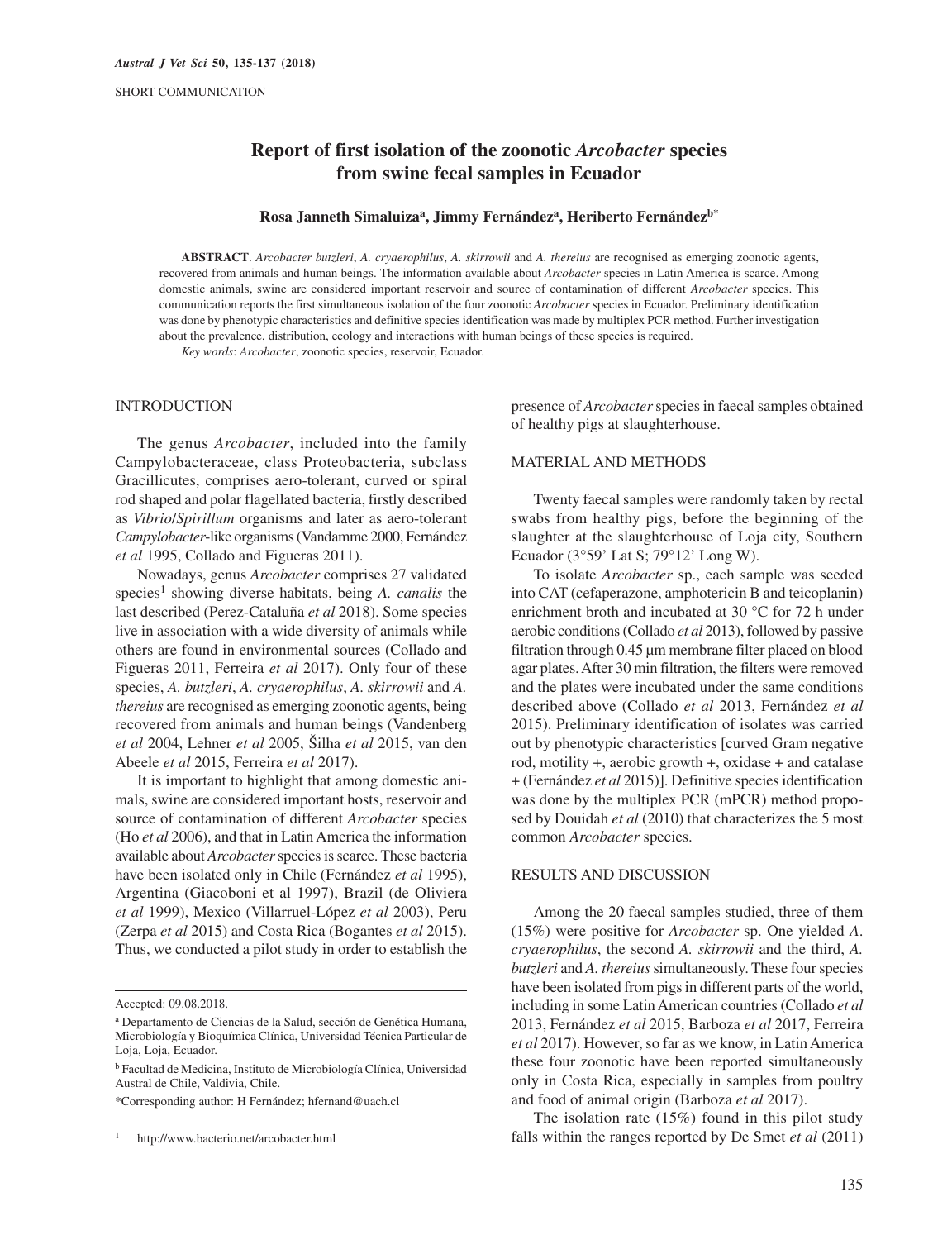in four Belgian pig farms where the isolation rates were 11.3, 15.6, 15.0 and 50.0%, and the isolated species were *A. butzleri*, *A*. *cryaerophilus*, *A*. *skirrowii*, *A*. *thereius* and *A. trophiarum*. However, it is higher than the 4% reported by Gobby *et al* (2018) in Brazil. The diversity of species found by these authors was restricted only to *A. butzleri* and *A. cryaerophilus*.

*Arcobacter butzleri*, *A*. *cryaerophilus*, *A. skirrowii* and *A. thereius* are currently recognised as emerging zoonotic agents isolated from different animals and human beings (Vandenberg *et al* 2004, Lehner *et al* 2005, Šilha *et al* 2015, van den Abeele *et al* 2015, Ferreira *et al* 2017). Since their main routes of transmission to humans are the consumption and handling of raw or undercooked foods of animal origin like meats, milk, seafood and water, they are also considered as potential foodborne pathogens (Vandenberg *et al* 2004, Lehner *et al* 2005, Collado *et al* 2013, Fernández *et al* 2015, Šilha *et al* 2015, van den Abeele *et al* 2015, Ferreira *et al* 2017). From these species, *A. butzleri* is the most frequently isolated from animal, environmental and human samples, followed by *A. cryaerophilus*, being both associated with abortion and enteritis in animals as well as with diarrhea and bacteremia in children and adults (Collado *et al* 2013, Šilha et al 2015, van den Abeele *et al* 2015, Ferreira *et al* 2017, Barboza *et al* 2017). *Arcobacter skirrowii* has been isolated from sheep and cattle with diarrhea, aborted pig foetus, and chronic and acute diarrhea in humans (Lehner *et al* 2005, Collado *et al* 2013, van den Abeele *et al* 2015, Ferreira *et al* 2017) whereas *A. thereius* has been isolated from pig's faecal samples, duck's cloacal samples and from livers and kidneys of pigs with spontaneous abortions. More recently, it was isolated from stool of hospitalised patients with diarrhoea (van den Abeele *et al* 2015, Ferreira *et al* 2017, Rovetto *et al* 2017).

In addition to these four zoonotic species of *Arcobacter*, other species of the genus have been isolated from pigs, such as *A. thereius*, *A. throphiarum*, *A. suis* and *A. lanthieri* (Whiteduck-Léveillée *et al* 2015). More recently Figueras *et al* (2017) established that *A. thereius* included a group strains (represented by strain LMG 24487) that clustered separately from the type strain (LMG 24486T) representing the new species *Arcobacter porcinus*. However, none of these species, except *A. thereius*, has been isolated from human beings until now. Bearing in mind that the zoonotic species of *Arcobacter* are considered as emerging species in human pathology, it is necessary to pay attention to the eventual presence of these other species in human clinical samples. Also, in the case of the isolation to *A. thereius*, it becomes necessary to differentiate it with *A porcinus*. The PCR method used in this work (Douidah *et al* 2010) cannot differentiate *A. porcinus* from *A. thereius*, because it was developed before the proposal of Figueras *et al* (2017).

This communication reports the first simultaneous isolation of the four zoonotic *Arcobacter* species in Ecuador allowing the identification of swine as one of their reservoir in this country.

Considering the zoonotic, emergent and foodborne character of these bacteria, we believe that it is important to establish their presence in other animal sources as well as in foods of animal origin, environmental waters and humans. This information will contribute to a better understanding of the epidemiology of these emerging foodborne enteropathogens as well as to evaluate the aplication of control actions from a food safety point of view.

### ACKNOWLEDGMENTS

This work was financially supported by grant UTPL PROY\_ CCSAL\_1283.

### **REFERENCES**

- Barboza K, Cubillo Z, Castro E, Redondo-Solano M, Fernández-Jaramillo H, *et al*. 2017. First isolation report of *Arcobacter cryaerophilus* from a human diarrhea sample in Costa Rica. *Rev Inst Med Trop* 59, e72.
- Bogantes EV, Fallas-Padilla KL, Rodríguez-Rodríguez CE, Fernández-Jaramillo H, Echandi ML. 2015. Zoonotic species of the genus *Arcobacter* in poultry from different regions of Costa Rica. *J Food Prot* 78, 808-811.
- Collado L, Figueras M. 2011. Taxonomy, epidemiology, and clinical relevance of the genus *Arcobacter*. *Clin Microbiol Rev* 24, 174-192.
- Collado L, Gutiérrez M, González M, Fernández H. 2013. Assessment of the prevalence and diversity of emergent campylobacteria in human stool samples using a combination of traditional and molecular methods. *Diag Microbiol Infect Dis* 75, 434-436.
- De Oliveria SJ, Wesley IV, Baetz AL, Harmon KM, Kader IITA, *et al*. 1999. *Arcobacter cryaerophilus* and *Arcobacter butzleri* isolated from preputial fluid of boars and fattening pigs in Brazil. *J Vet Diagn Invest* 11, 462-464.
- De Smet S, De Zutter L, Debruyne L, Vangroenweghe F, Vandamme P, *et al*. 2011. *Arcobacter* population dynamics in pigs on farrow-to-finish farms. *Appl Environ Microbiol* 77, 1732-1738.
- Douidah L, De Zutter L, Vandamme P, Houf K. 2010. Identification of five human and mammal associated *Arcobacter* species by a novel multiplex-PCR assay. *J Microbiol Methods* 80, 281-286.
- Fernandez H, Rojas X, Gajardo T. 1995. First isolation in Chile of *Arcobacter cryaerophilus* from a bovine abortion. *Arch Med Vet* 32, 111-114.
- Fernandez H, Villanueva MP, Mansilla I, Gonzalez M, Latif F. 2015. *Arcobacter butzleri* and *A. cryaerophilus* in human, animals and food sources, in southern Chile. *Braz J Microbiol* 46, 145-147.
- Ferreira S, Oleastro M, Domingues F. 2017. *Arcobacter* spp. in food chain-from culture to omics. In: Singh OV (ed). *Foodborne Pathogens and Antibiotic Resistance*. Wiley-Blackwell, New Jersey, USA. Pp 73-118.
- Figueras MJ, Pérez-Cataluña A, Salas-Massó N, Levican N. Collado L. 2017. '*Arcobacter porcinus*' sp. nov., a novel *Arcobacter* species uncovered by *Arcobacter thereius*. *New Microbe New Infect* 15, 104-106.
- Giacoboni G, Moredo F, Tobía M, Piazza D. 1997. Isolation of bacteria with biochemical characteristics of *Arcobacter cryaerophilus* in water of La Plata River, Argentina. *Analecta Vet* 17, 19-21.
- Gobbi DDS, Spindola MG, Moreno LZ, Matajira CEC, Oliveira MGX, *et al*. 2018. Isolation and molecular characterization of *Arcobacter butzleri* and *Arcobacter cryaerophilus* from the pork production chain in Brazil. *Pesq Vet Bras* 38, 393-399.
- Ho TKH, Lipman LJA, van der Graaf-van Bloois L, van Bergen M, Gaastra W. 2006. Potential routes of acquisition of *Arcobacter* species by piglets. *Vet Microbiol* 114, 123-133.